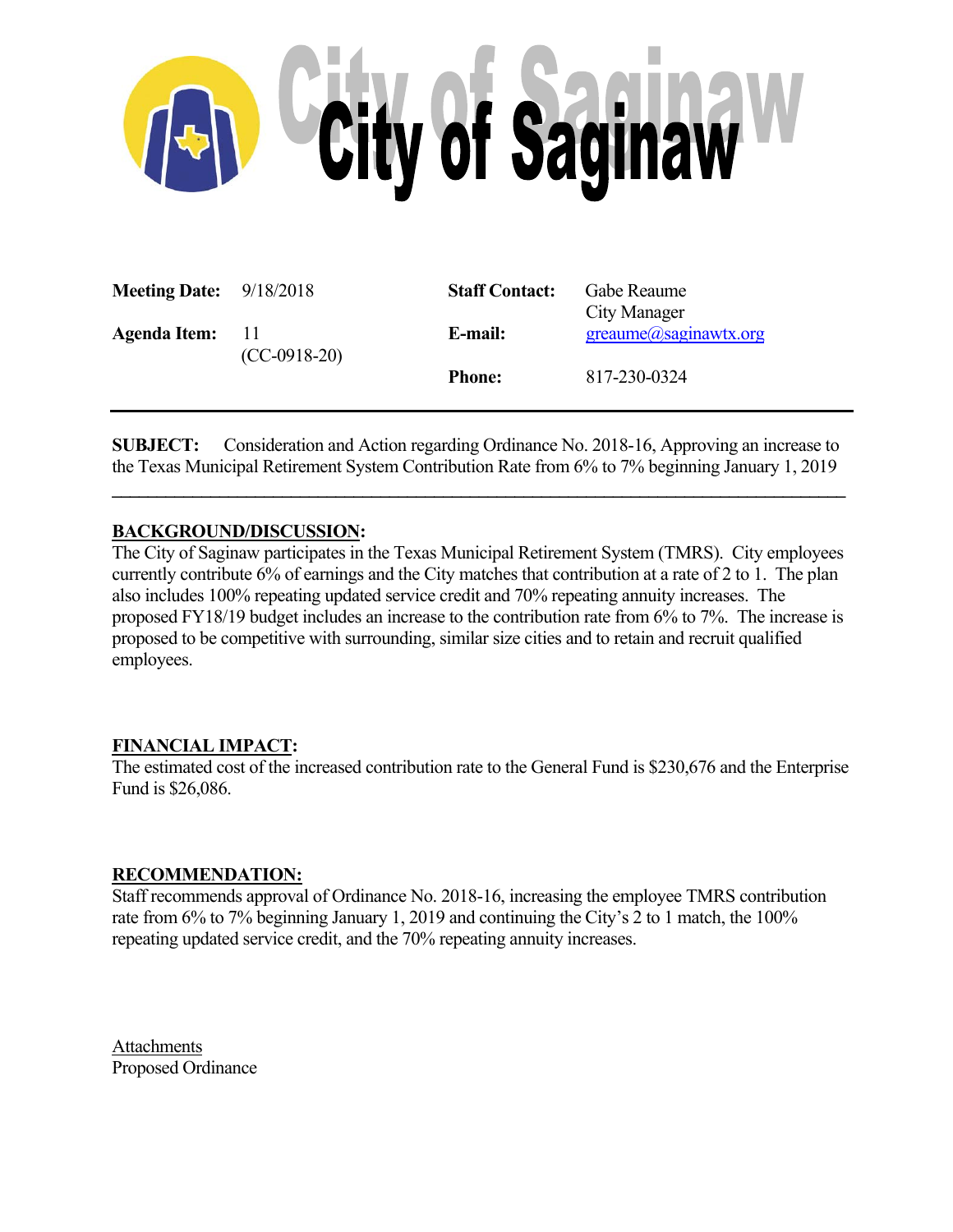

TMRS-Dep USC T CPI R

## **TEXAS MUNICIPAL RETIREMENT SYSTEM**

**AN ORDINANCE AUTHORIZING AND ALLOWING, UNDER THE ACT GOVERNING THE TEXAS MUNICIPAL RETIREMENT SYSTEM, "UPDATED SERVICE CREDITS" IN SAID SYSTEM ON AN ANNUAL BASIS FOR SERVICE PERFORMED BY QUALIFYING MEMBERS OF SUCH SYSTEM WHO AT THE EFFECTIVE DATE OF THE ALLOWANCE ARE IN THE EMPLOYMENT OF THE CITY OF SAGINAW; PROVIDING FOR INCREASED PRIOR AND CURRENT SERVICE ANNUITIES FOR RETIREES AND BENEFICIARIES OF DECEASED RETIREES OF THE CITY; TO INCREASE THE RATE OF DEPOSITS TO THE TEXAS MUNICIPAL RETIREMENT SYSTEM BY THE EMPLOYEES OF THE CITY; AND ESTABLISHING AN EFFECTIVE DATE FOR THE ORDINANCE.**

# **BE IT ORDAINED BY THE CITY COUNCIL OF THE CITY OF SAGINAW, TEXAS:**

## **Section 1. Authorization of Updated Service Credits.**

(a) On the terms and conditions set out in Sections 853.401 through 853.404 of Subtitle G of Title 8, Government Code, as amended (hereinafter referred to as the "TMRS ACT"), each member of the Texas Municipal Retirement System (hereinafter referred to as the "System") who has current service credit or prior service credit in the System in force and effect on the 1st day of January of the calendar year preceding such allowance, by reason of service in the employment of the City, and on such date had at least 36 months of credited service with the System, shall be and is hereby allowed "Updated Service Credit" (as that term is defined in subsection (d) of Section 853.402 of the TMRS Act).

(b) On the terms and conditions set out in Section 853.601 of the TMRS Act, any member of the System who is eligible for Updated Service Credits on the basis of service with this City, who has unforfeited credit for prior service and/or current service with another participating municipality or municipalities by reason of previous service, and was a contributing member on the 1st day of January of the calendar year preceding such allowance, shall be credited with Updated Service Credits pursuant to, calculated in accordance with, and subject to adjustment as set forth in said Section 853.601, both as to the initial grant hereunder and all future grants under this ordinance.

(c) The Updated Service Credit hereby allowed and provided for shall be **100%** of the "base Updated Service Credit" of the member (calculated as provided in subsection (c) of Section 853.402 of the TMRS Act).

(d) Each Updated Service Credit allowed hereunder shall replace any Updated Service Credit, prior service credit, special prior service credit, or antecedent service credit previously authorized for part of the same service.

(e) In accordance with the provisions of subsection (d) of Section 853.401 of the TMRS Act, the deposits required to be made to the System by employees of the several participating departments on account of current service shall be calculated from and after the effective date of this ordinance on the full amount of such person's compensation as an employee of the City.